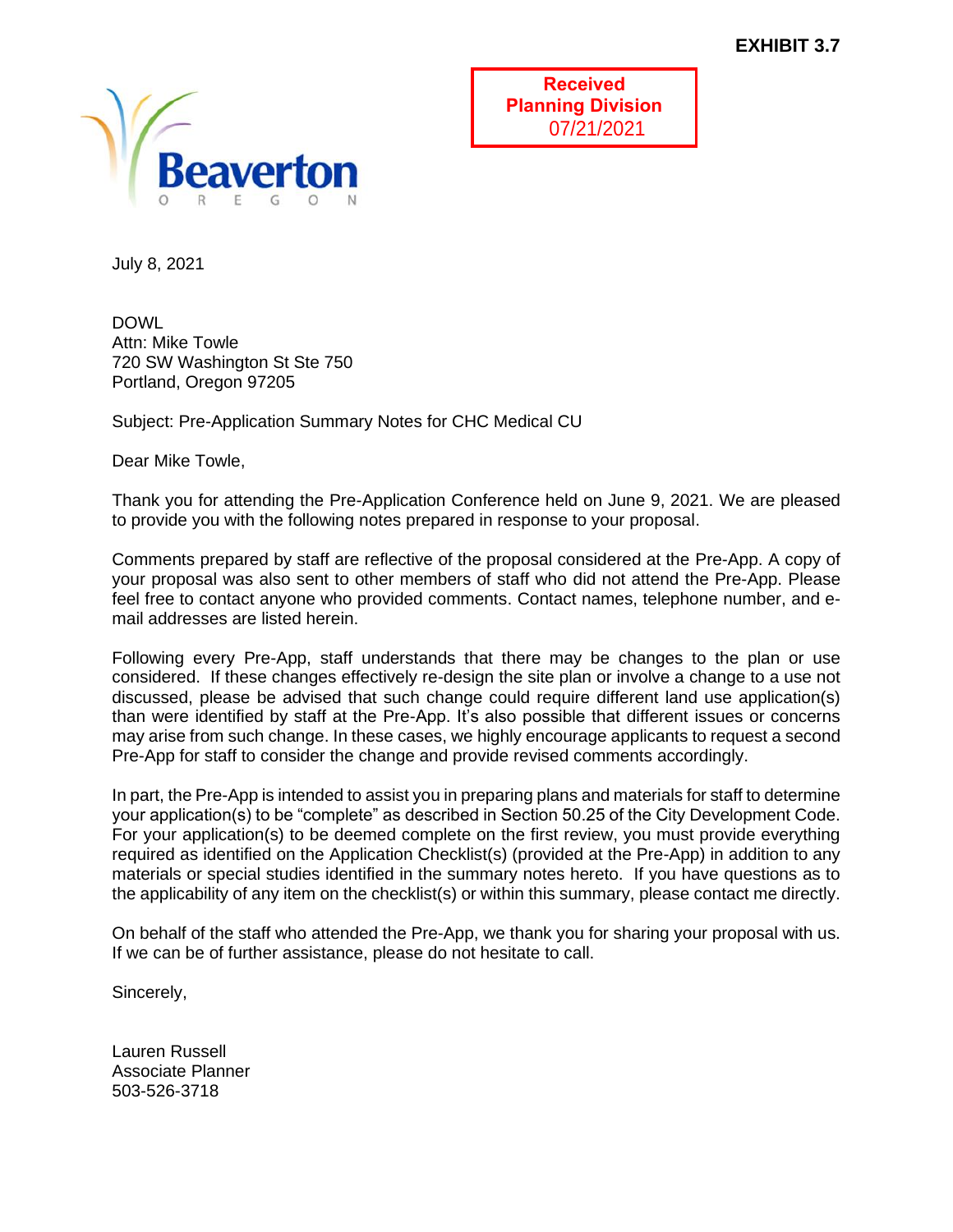# **PRE-APPLICATION CONFERENCE MEETING SUMMARY NOTES Prepared for**  CHC Medical CU PA2021-0032, June 9, 2021

The following pre-application notes have been prepared pursuant to Section 50.20 of the Beaverton Development Code. All applicable standards, guidelines and policies from the City Development Code, Comprehensive Plan and Engineering Design Manual and Standard Drawings identified herein are available for review on the City's web site at: [www.beavertonoregon.gov.](http://www.beavertonoregon.gov/) Copies of the Development Code and Comprehensive Plan are also available for review at the City's Customer Service Kiosk located within the Community Development Department. Copies of these documents are also available for purchase.

The following is intended to identify applicable code sections, requirements and key issues for your proposed development application. Items checked are to be considered relevant to your proposed development.

#### **PRE-APPLICATION CONFERENCE DATE:** June 9, 2021

#### **PROJECT INFORMATION:**

| Project Name:                                                       | <b>CHC Medical CU</b>                                                                              |  |  |  |
|---------------------------------------------------------------------|----------------------------------------------------------------------------------------------------|--|--|--|
| <b>Project Description:</b>                                         | New 11,900 SF medical clinic in Virginia Garcia building.                                          |  |  |  |
| Property/Deed Owner:                                                | Mall 1 LLC<br>2360 SW Westfield Ave<br>Portland, OR 97255                                          |  |  |  |
| Site Address:                                                       | 2935 SW Cedar Hills Blvd                                                                           |  |  |  |
| Tax Map and Lot:<br>Zoning:<br>Comp Plan Designation:<br>Site Size: | 1S1090000200<br>CS - Community Service<br><b>Community Commercial</b><br>Approximately 36.48 acres |  |  |  |
| APPLICANT INFORMATION:                                              |                                                                                                    |  |  |  |
|                                                                     | <b>Mike Towle</b>                                                                                  |  |  |  |

| <b>IVIIKE TOWIE</b>            |
|--------------------------------|
| <b>DOWL</b>                    |
| 720 SW Washington St Ste 750   |
| Portland, Oregon 97205         |
| 971-280-8645 / mtowle@dowl.com |
|                                |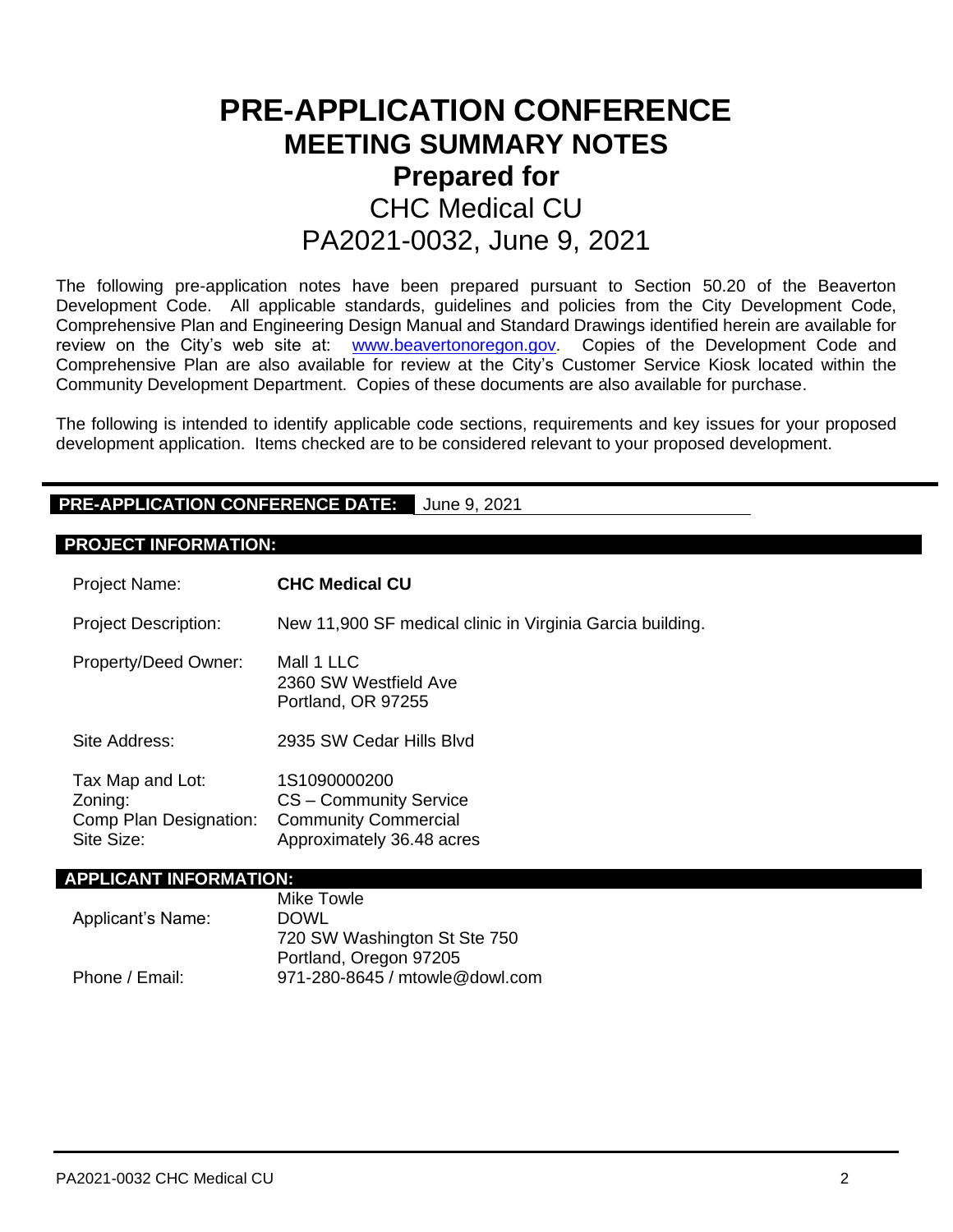#### **PREVIOUS LAND USE HISTORY:**

**DR2015-0127 / LO2016-0001:** Design Review 3 approval for Cedar Hills Crossing I partial redevelopment and Loading Determination approval to reduce the required number of loading berths to one.

**DR2017-0065 / DR2017-0066 / LO2017-0001:** Approval of a modification of a decision for Design Review 3 approval (DR2015-0127) to modify conditions of approval for Cedar Hills Crossing Phases 2 and 3 Building 19; Design Review 2 approval for the revised design of Building 19; and approval of a modification of a decision for Loading Determination approval (LO2016-0001) to modify conditions related to on-site loading berths.

**CU2019-0010:** Approval of a New Conditional Use application for extended hours of operation for the Cedar Hills Crossing Shopping Mall, excepting major and minor automotive uses, to operate from 4am-2am.

**DR2020-0012:** Approval of a Design Review Two application for the construction of a commercial building, approximately 2,200 square feet in size.

#### **SECTION 50.25 (APPLICATION COMPLETENESS):**

The completeness process is governed by Section 50.25 of the Development Code. The applicant is encouraged to contact staff to ask any questions or request clarification of any items found on the application checklists that were provided to the applicant at the time of the pre-application conference. In addition, the applicant should be aware that staff is not obligated to review any material submitted 14 days or later from the time the application has been deemed "complete" that is not accompanied with a continuance to provide staff the necessary time to review the new material.

# **APPLICATION FEES:**

Based on the plans/materials provided, the identified application fees (**land use only**) are as follows:

#### **New Conditional Use 1.411.17\* \$4.411.17\***

**See Key Issues/Considerations herein** for description of applications and associated process.

\*Please note that beginning on January 1, 2021, a 3.5% technology fee will be assessed on all applications. The fees shown above include this fee.

#### **SECTION 50.15 (CLASSIFICATION OF APPLICATIONS):**

Applications are subject to the procedure (Type) specified by the City Development Code. Per Section 50.15.2 of the Code, when an applicant submits more than one complete application for a given proposal, where each application addresses separate code requirements and the applications are subject to different procedure types, all of the applications are subject to the procedure type which requires the broadest notice and opportunity to participate. For example, a proposal that includes a *New Conditional Use* application is subject to a **Type 3** procedure.

#### **SECTION 50.30 (NEIGHBORHOOD REVIEW MEETING):**

Based on the information presented at the pre-application, a Neighborhood Review Meeting is required because the proposal is subject to a Type 3 procedure. Neighborhood Advisory Committee (NAC): **Central Beaverton** Contact: **Thom Drane** [tmdrane@gmail.com](mailto:tmdrane@gmail.com)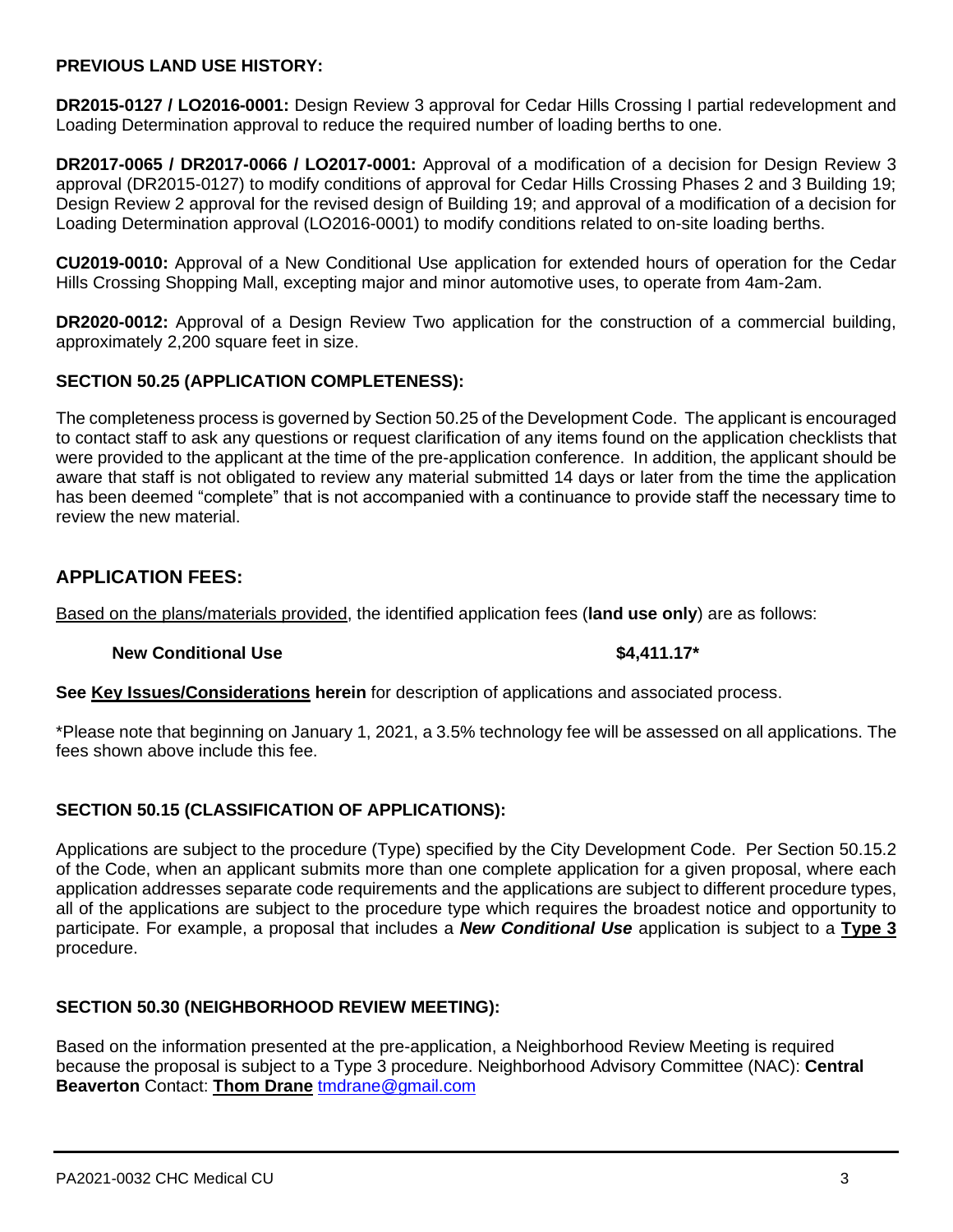For meetings held at the NAC staff recommend that a separate sign-in sheet be provided. Note that after the neighborhood meeting, summary of the meeting along with a copy of your sign-in sheet is to be mailed to the NAC contact above. The city also request that the summary of the meeting and sign-in sheet is also sent to: City of Beaverton, Neighborhood Program, P.O. Box 4755, Beaverton, OR 97076 or emailed to: [neighbormail@beavertonoregon.gov](mailto:neighbormail@beavertonoregon.gov)

Instructions for conducting or attending Neighborhood Review Meetings can be found here: [https://www.beavertonoregon.gov/DocumentCenter/View/9172/Neighborhood-Meeting-Informational-](https://www.beavertonoregon.gov/DocumentCenter/View/9172/Neighborhood-Meeting-Informational-Packet?bidId)[Packet?bidId=](https://www.beavertonoregon.gov/DocumentCenter/View/9172/Neighborhood-Meeting-Informational-Packet?bidId)

In response to COVID-19, the applicant can fulfill the neighborhood meeting requirement by using alternative means of communication such as by phone, email, and online meeting platforms, provided by the applicant. The applicant may work with City staff to provide a physical place for members of the public without technology to participate in the meeting as needed on an appointment basis (social distancing requirement must be recognized). Contact the project planner or 503-526-2420 for details.

# **CHAPTER 20 (LAND USES):**

Zoning: **CS Community Service** Applicable Code Sections: **20.10.15 – Site Development Standards** and **20.10.20 – Land Uses.**

Minimum parcel area: 7,000 square feet Front setback: None Side setback: 10 feet Rear setback: 20 feet Max Bldg. Height: 60 feet

### **CHAPTER 30 (NONCONFORMING USES):**

Proposal subject to compliance to this chapter?

| Yes | $\times$ l No |
|-----|---------------|
|-----|---------------|

**Section 30.25 Nonconforming Structures.** If a lawful structure exists at the effective fate of adoption or amendment of this ordinance, that could not be built under the terms of this ordinance by reason of restrictions on area, lot coverage, height, yards, location on the lot, or other requirements concerning the structure, such structure may remain so long as it is otherwise lawful. No such nonconforming structure may be enlarged or altered in a way that increases its nonconformity, but many structure or portion thereof may be altered in a way that will not change or will decrease its nonconformity.

# **CHAPTER 40 (PERMITS & APPLICATIONS):**

Facilities Review Committee review required?  $\boxtimes$  Yes  $\Box$  No

**Please Note: Applicant's written response to Section 40.03 (Facilities Review) should address each criterion.** If response to criterion is "Not Applicable", please explain why the criterion is not applicable.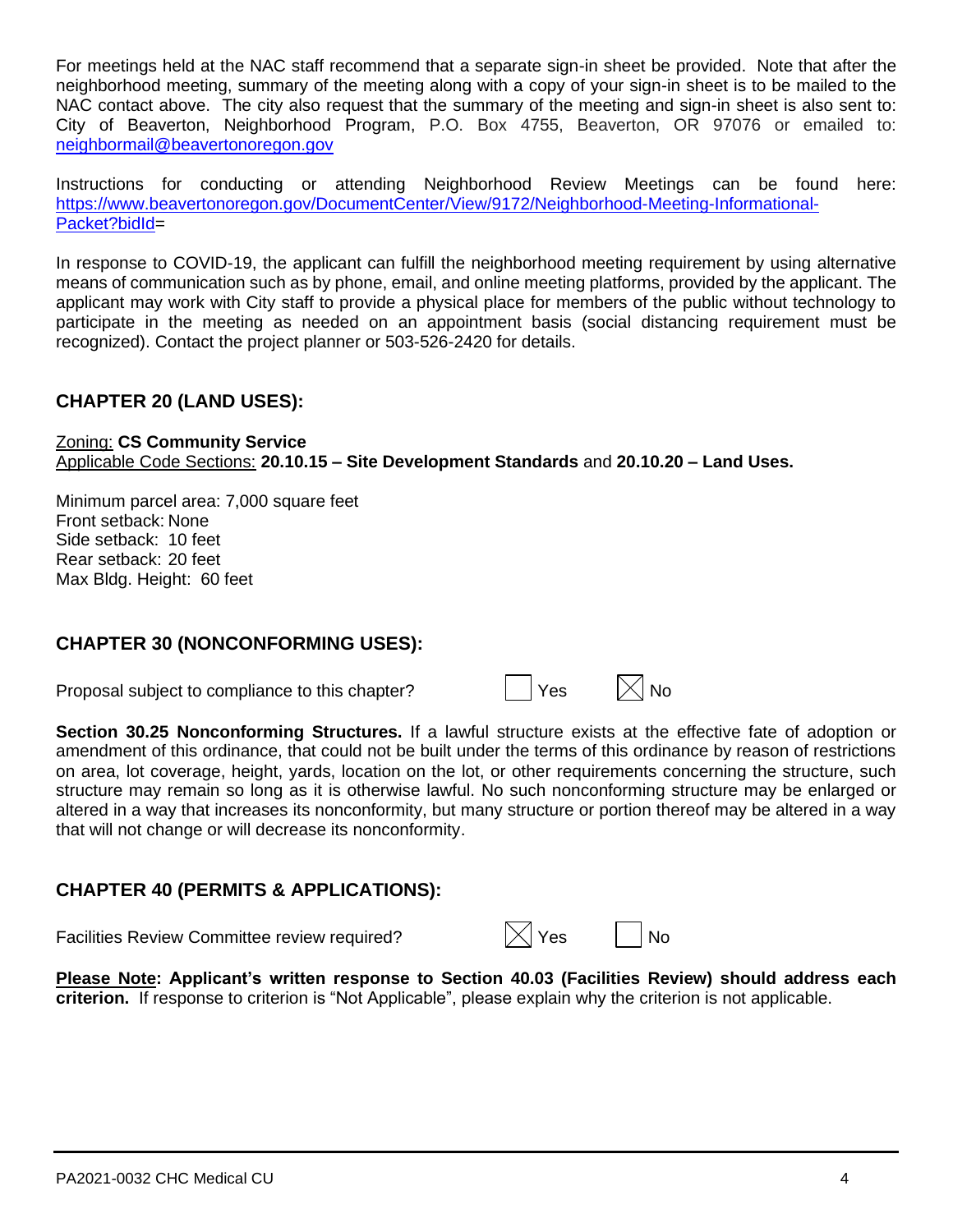#### **Applicable Application Type(s):**

| <b>Application Description</b>                | Code Reference | <b>Application Type</b>                          |
|-----------------------------------------------|----------------|--------------------------------------------------|
| <b>New Conditional Use</b><br>(Thresholds #1) | 40.15.15.5     | $ \times $ Type 3<br>'Type<br> Type 2 <br>Type 4 |

**Comments: In order for your application(s) to be deemed complete, a written statement necessary, supported by substantial evidence in response to all applicable approval criteria.** Specifically, your application narrative(s) will need to explain how and why the proposed application meets the applicable approval criteria for the land use applications identified above. Approval criteria and development regulations in effect at the time an application is received will control. Approval criteria and development regulations are subject to change.

# **CHAPTER 60 (SPECIAL REGULATIONS):**

The following special requirements when checked are applicable to your development. You should consult these special requirements in the preparation of written and plan information for a formal application:

| Section 60.05 (Design Review Principles<br><b>Standards and Guidelines)</b> | Section 60.07 (Drive-Up Window Facilities)     |
|-----------------------------------------------------------------------------|------------------------------------------------|
| <b>Section 60.10 (Floodplain Regulations)</b>                               | Section 60.15 (Land Division Standards)        |
| Section 60.20 (Mobile & Manufactured Home<br>Regulations)                   | Section 60.25 (Off-Street Loading)             |
| Section 60.30 (Off-Street Parking)                                          | Section 60.33 (Park and Recreation Facilities) |
| Section 60.35 (Planned Unit Development)                                    | Section 60.40 (Sign Regulations)               |
| Section 60.45 (Solar Access Protection)                                     | Section 60.50 (Special Use Regulations)        |
| <b>Section 60.55 (Transportation Facilities)</b>                            | Section 60.60 (Trees and Vegetation)           |
| Section 60.65 (Utility Undergrounding)                                      | Section 60.67 (Significant Natural Resources)  |
| Section 60.70 (Wireless Communication)                                      |                                                |

Comments: For the application(s) to be deemed complete, written analysis will need to identify and explain how the proposal meets all applicable provisions/requirements as checked above.

### **OTHER DEPARTMENT/AGENCY CONTACTS:**

Your project may require review by other City departments and outside agencies. Please plan to contact the following staff persons at the City of Beaverton or other agencies when their name is checked. In some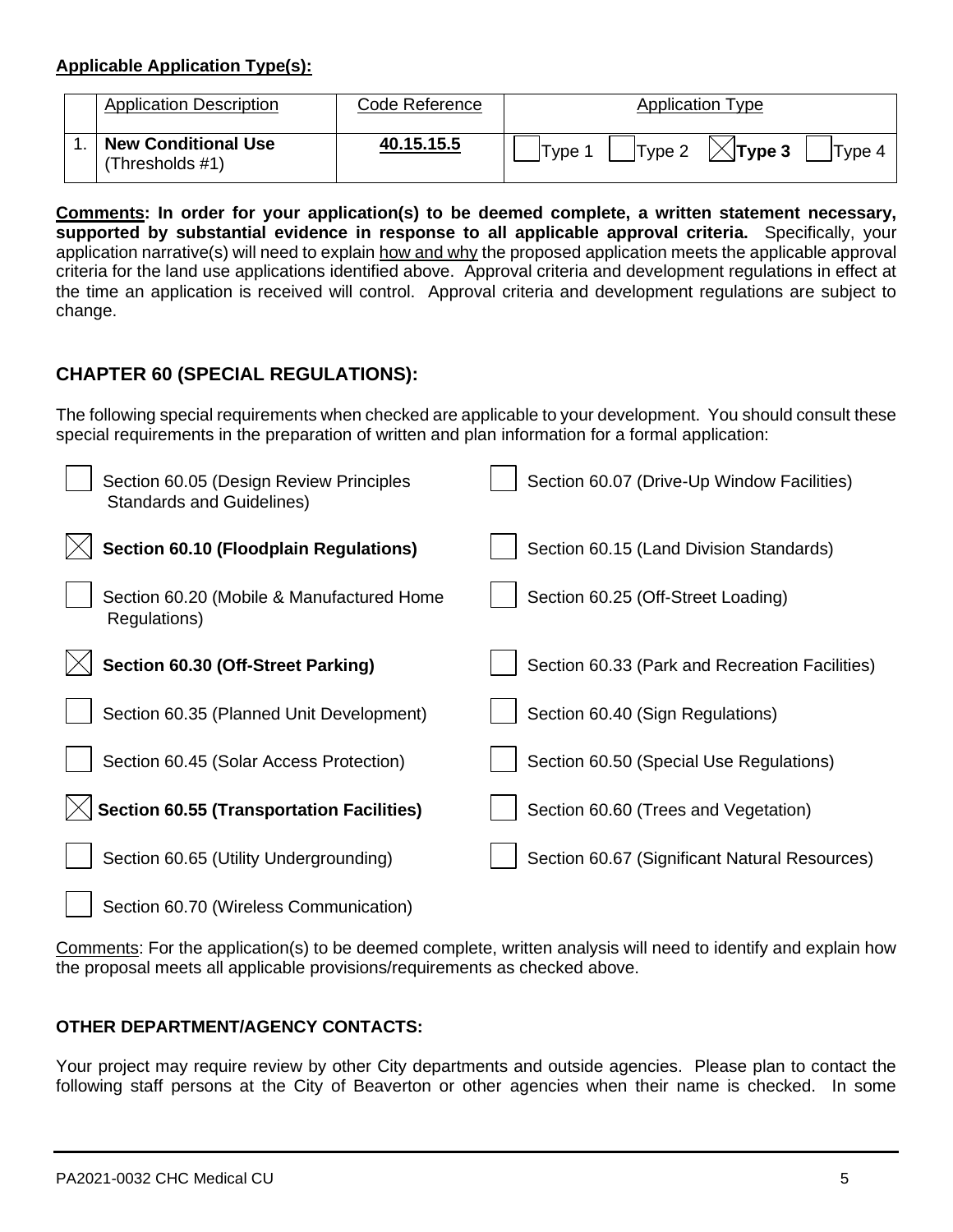instances, some or all of these staff persons may submit written comments for the pre-application conference. These comments may be discussed at the pre-application conference and will be attached to this summary:

| Recommended<br>contact for<br>further<br>information<br>if checked | Clean Water Services (CWS) regulates sanitary sewer, storm and surface water<br>management within Washington County in coordination with the City of Beaverton. CWS<br>also conducts environmental review for proposed development projects that are located in<br>proximity to sensitive areas (generally wetlands, riparian areas and stream<br>corridors). Staff recommends that applicants contact CWS staff as early as possible in<br>order to obtain a Service Provider Letter (SPL). For many development permits, the SPL<br>is required before the application is determined to be complete (BDC 50.25.1.F) which<br>starts the Beaverton land use review processes. CWS environmental regulations are<br>explained in Chapter 3 of the Design and Construction Standards at:<br>www.cleanwaterservices.org/permits-development/design-construction-standards<br>If no sensitive areas exist on or within 200 feet of the project site, CWS can also issue a<br>statement indicating no sensitive areas exist which the city will also accept as<br>documentation under Section 50.25.1.F. To start the environmental review process and<br>obtain an SPL, complete the pre-screening site assessment form. For more information<br>about CWS environmental review, you may email splreview@cleanwaterservices.org or<br>contact Laurie Bunce, CWS Engineering Technician, at (503) 681-3639. |
|--------------------------------------------------------------------|---------------------------------------------------------------------------------------------------------------------------------------------------------------------------------------------------------------------------------------------------------------------------------------------------------------------------------------------------------------------------------------------------------------------------------------------------------------------------------------------------------------------------------------------------------------------------------------------------------------------------------------------------------------------------------------------------------------------------------------------------------------------------------------------------------------------------------------------------------------------------------------------------------------------------------------------------------------------------------------------------------------------------------------------------------------------------------------------------------------------------------------------------------------------------------------------------------------------------------------------------------------------------------------------------------------------------------------------------------------------------------------------------------|
|                                                                    | Kimberlee McArthur, Building, City of Beaverton<br>(503) 526-2524 / kimberleemcarthur@beavertonoregon.gov                                                                                                                                                                                                                                                                                                                                                                                                                                                                                                                                                                                                                                                                                                                                                                                                                                                                                                                                                                                                                                                                                                                                                                                                                                                                                               |
|                                                                    | No written comments provided to date / not expected.                                                                                                                                                                                                                                                                                                                                                                                                                                                                                                                                                                                                                                                                                                                                                                                                                                                                                                                                                                                                                                                                                                                                                                                                                                                                                                                                                    |
|                                                                    | Steve Brennen, Operations, City of Beaverton                                                                                                                                                                                                                                                                                                                                                                                                                                                                                                                                                                                                                                                                                                                                                                                                                                                                                                                                                                                                                                                                                                                                                                                                                                                                                                                                                            |
|                                                                    | (503) 526-2200 / sbrennen@beavertonoregon.gov                                                                                                                                                                                                                                                                                                                                                                                                                                                                                                                                                                                                                                                                                                                                                                                                                                                                                                                                                                                                                                                                                                                                                                                                                                                                                                                                                           |
|                                                                    | No written comments provided to date / not expected.                                                                                                                                                                                                                                                                                                                                                                                                                                                                                                                                                                                                                                                                                                                                                                                                                                                                                                                                                                                                                                                                                                                                                                                                                                                                                                                                                    |
|                                                                    | Connie Rodriguez, Site Development, City of Beaverton<br>(503) 350-4018 / crodriguezi@beavertonoregon.gov                                                                                                                                                                                                                                                                                                                                                                                                                                                                                                                                                                                                                                                                                                                                                                                                                                                                                                                                                                                                                                                                                                                                                                                                                                                                                               |
|                                                                    | No written comments provided to date / not expected.                                                                                                                                                                                                                                                                                                                                                                                                                                                                                                                                                                                                                                                                                                                                                                                                                                                                                                                                                                                                                                                                                                                                                                                                                                                                                                                                                    |
|                                                                    | Kate McQuillan, Transportation, City of Beaverton                                                                                                                                                                                                                                                                                                                                                                                                                                                                                                                                                                                                                                                                                                                                                                                                                                                                                                                                                                                                                                                                                                                                                                                                                                                                                                                                                       |
|                                                                    | (503) 526-2427/ kmcquillan@beavertonoregon.gov                                                                                                                                                                                                                                                                                                                                                                                                                                                                                                                                                                                                                                                                                                                                                                                                                                                                                                                                                                                                                                                                                                                                                                                                                                                                                                                                                          |
|                                                                    | No written comments provided to date / not expected.                                                                                                                                                                                                                                                                                                                                                                                                                                                                                                                                                                                                                                                                                                                                                                                                                                                                                                                                                                                                                                                                                                                                                                                                                                                                                                                                                    |
|                                                                    | Marah Danielson, ODOT Development Review                                                                                                                                                                                                                                                                                                                                                                                                                                                                                                                                                                                                                                                                                                                                                                                                                                                                                                                                                                                                                                                                                                                                                                                                                                                                                                                                                                |
|                                                                    | (503) 731-8258/ marah.b.danielson@odot.state.or.us                                                                                                                                                                                                                                                                                                                                                                                                                                                                                                                                                                                                                                                                                                                                                                                                                                                                                                                                                                                                                                                                                                                                                                                                                                                                                                                                                      |
|                                                                    | No written comments provided to date / not expected.                                                                                                                                                                                                                                                                                                                                                                                                                                                                                                                                                                                                                                                                                                                                                                                                                                                                                                                                                                                                                                                                                                                                                                                                                                                                                                                                                    |
|                                                                    | Naomi Vogel, Washington County<br>(503) 846-7623/ naomi_vogel@co.washington.or.us                                                                                                                                                                                                                                                                                                                                                                                                                                                                                                                                                                                                                                                                                                                                                                                                                                                                                                                                                                                                                                                                                                                                                                                                                                                                                                                       |
|                                                                    |                                                                                                                                                                                                                                                                                                                                                                                                                                                                                                                                                                                                                                                                                                                                                                                                                                                                                                                                                                                                                                                                                                                                                                                                                                                                                                                                                                                                         |
|                                                                    | No written comments provided to date / not expected.<br>Elizabeth Cole, Recycling, City of Beaverton                                                                                                                                                                                                                                                                                                                                                                                                                                                                                                                                                                                                                                                                                                                                                                                                                                                                                                                                                                                                                                                                                                                                                                                                                                                                                                    |
|                                                                    | (503) 526-2460/ ecole@beavertonoregon.gov                                                                                                                                                                                                                                                                                                                                                                                                                                                                                                                                                                                                                                                                                                                                                                                                                                                                                                                                                                                                                                                                                                                                                                                                                                                                                                                                                               |
|                                                                    | No written comments provided to date / not expected.                                                                                                                                                                                                                                                                                                                                                                                                                                                                                                                                                                                                                                                                                                                                                                                                                                                                                                                                                                                                                                                                                                                                                                                                                                                                                                                                                    |
|                                                                    |                                                                                                                                                                                                                                                                                                                                                                                                                                                                                                                                                                                                                                                                                                                                                                                                                                                                                                                                                                                                                                                                                                                                                                                                                                                                                                                                                                                                         |

### **KEY ISSUES/CONSIDERATIONS:**

**Staff has identified the following key development issues, or design consideration or procedural issues that you should be aware of as you prepare your formal application for submittal. The identification of these issues or considerations here does not preclude the future identification of other key issues or considerations:**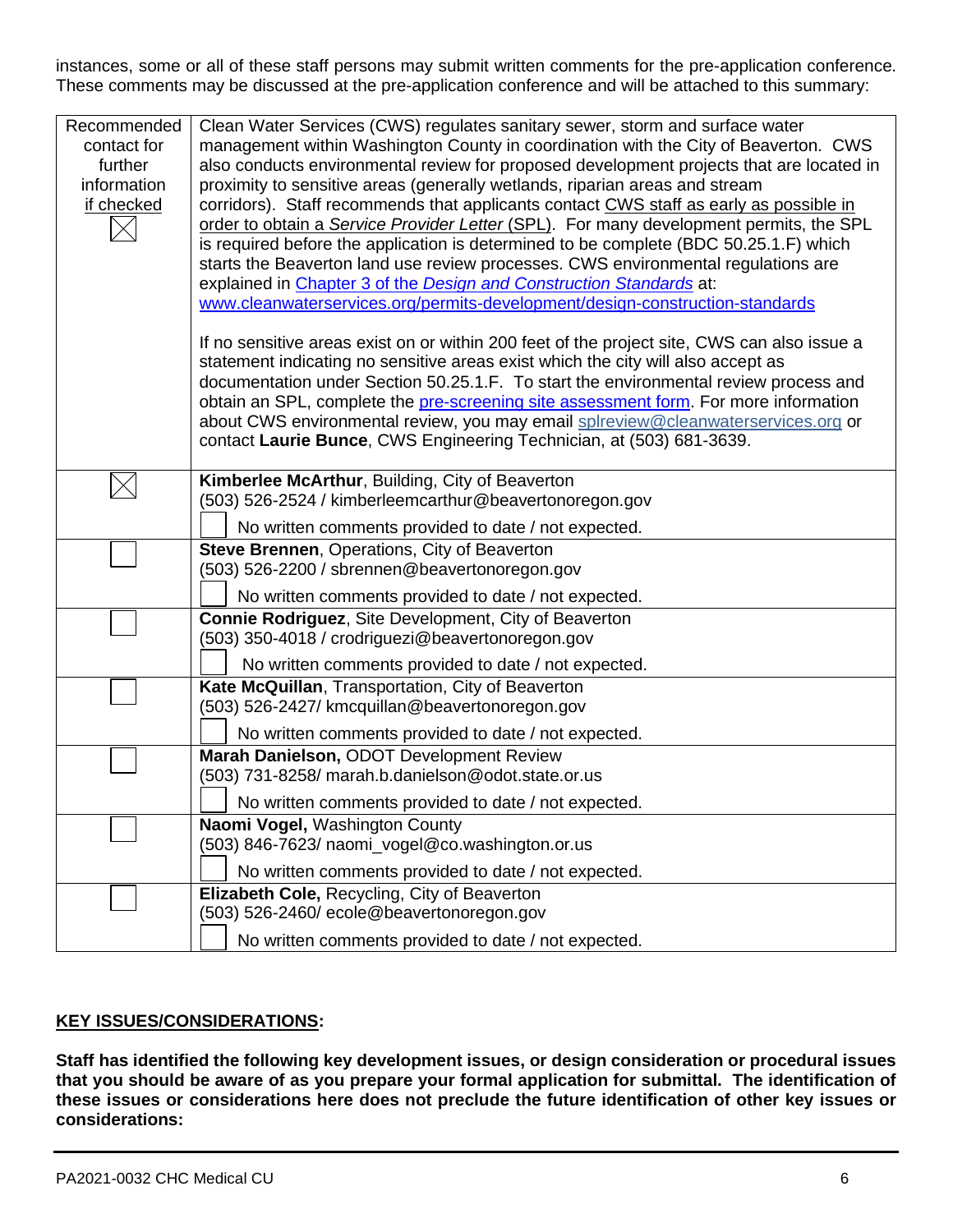1. **Land Use Applications.** A **Quasi-Judicial Zoning Map Amendment** application will be required to request a change of zoning designation for the subject property, which is needed to facilitate the development of a use that is currently prohibited on the site. Please note that staff cannot guarantee that staff will end up recommending approval of and that Planning Commission will approve the requested zoning designation.

Staff has reviewed City's Comprehensive Plan and finds the following policies to be applicable to the proposal:

- **Goal 3.7.1 Enhanced Commercial Centers and Corridors**
	- o **Policy 3.7.1.b.** Emphasize commercial and employment uses and limit ground floor residential uses to preserve land to meet the city's employment needs.
- **Goal 3.7.3 Community Commercial: Provide for commercial services that serve the surrounding community, with limited auto-oriented uses.**
	- o **Policy 3.7.3.a.** Allow commercial uses at a range of scales, including large-format retail, to address community needs.
	- o **Policy 3.7.3.d.** Development standards and/or conditional use review should be used to address potential issues related to compatibility of commercial uses with adjacent housing, including noise, access, and parking.
- **Goal 8.4.1 Noise: Create and protect a healthy acoustical environment within the City.**
	- o **Policy 8.4.1.a.** Noise impacts shall be considered during development review processes.
- 2. **Traffic Impact Analysis.** A traffic memo is required to determine if a Traffic Impact analysis is required. Projects that create 300 trips per day or greater will be required to submit a Traffic Impact Analysis as part of the submittal. Please coordinate with City of Beaverton to scope the Traffic Memo and TIA (if required).
- 3. **Service Provider Letters (SPL).** The City of Beaverton requires service provider letters from special districts who provide services to the subject site. Service Provider Letters are required prior to your application being deemed complete in the land use process. Staff has identified the following service provider letters as applicable to your proposal:
	- a. **Clean Water Services (CWS):** All development within the City requires a Clean Water Services SPL for environmental review. Information can be found at Clean Water Services Website <https://www.cleanwaterservices.org/permits-development/step-by-step-process/environmental-review/>
- 4. **System Development Charges.** The Washington County Transportation Development Tax (TDT) will be due for developments prior to issuance of building permits, in addition to other System Development Charges. The SDC charges are not assessed or evaluated through the land use application review process.

The TDT is based on the estimated traffic generated by each type of development. The TDT is collected prior to the issuance of a building permit; or in cases where no building permit is required (such as for golf courses or parks), prior to final approval of a development application.

To estimate the tax please use Washington County's TDT Self Calculation Form: [www.co.washington.or.us/LUT/Divisions/LongRangePlanning/PlanningPrograms/TransportationPlanning/tr](http://www.co.washington.or.us/LUT/Divisions/LongRangePlanning/PlanningPrograms/TransportationPlanning/transportation-development-tax.cfm) [ansportation-development-tax.cfm\)](http://www.co.washington.or.us/LUT/Divisions/LongRangePlanning/PlanningPrograms/TransportationPlanning/transportation-development-tax.cfm). For more information please contact Jabra Khasho, City of Beaverton Transportation Engineer, at (503) 526-2221 or [jkhasho@BeavertonOregon.gov.](file://///COBNAS2/CDD$/Transportation/Projects/Beaverton%20Development%20Review/PreApp%20Comments/2015%20PreApps/jkhasho@BeavertonOregon.gov)

For information regarding sanitary sewer, storm sewer, water, park, Metro construction excise, School District construction excise, and other applicable fees please use the Building Division